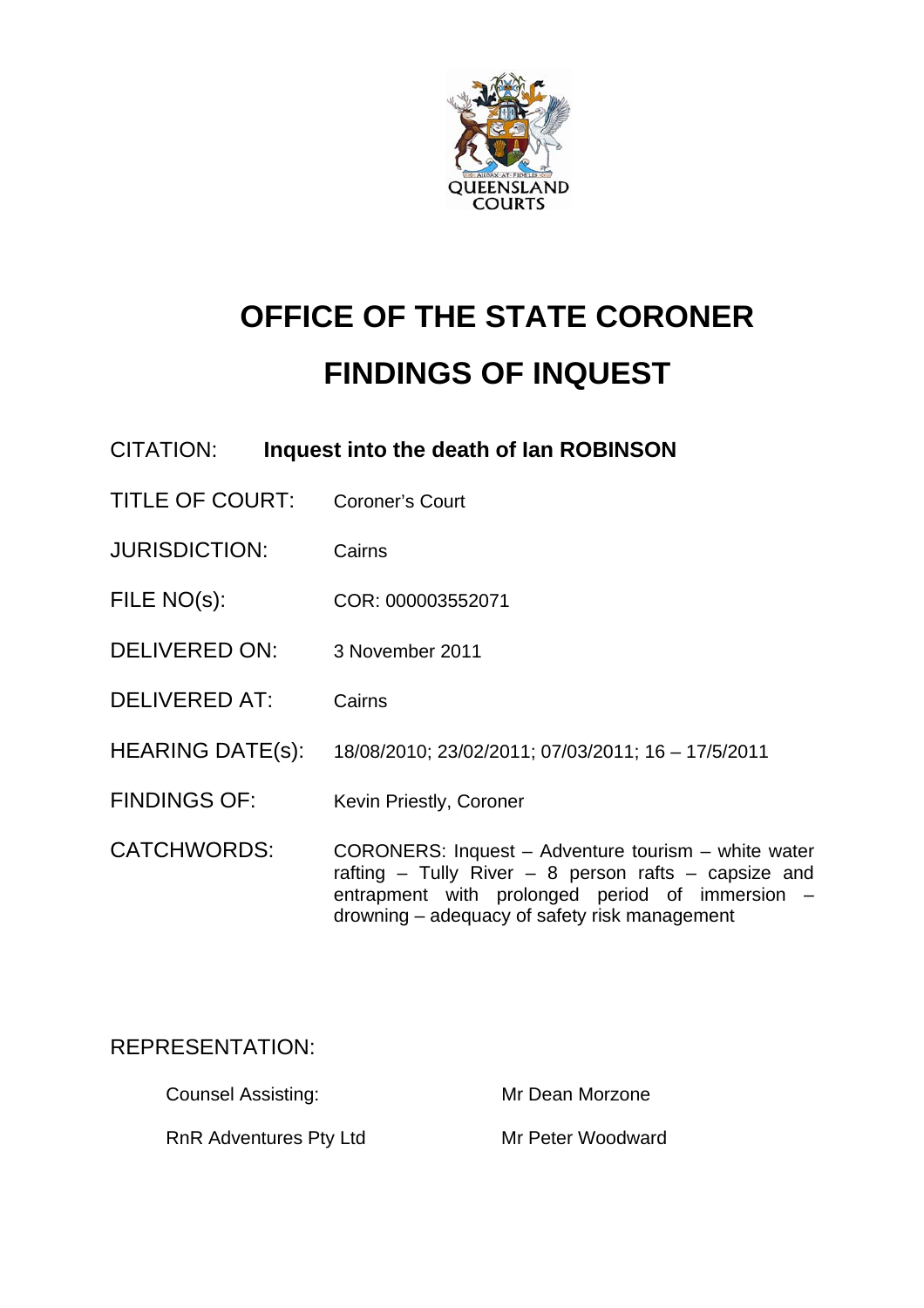Ian Robinson was 47 years of age and resided with his wife, Elizabeth Robinson at 4 Poplar Avenue, Lancashire. He was employed as a teacher at Merchant Taylor School in Crosby. Mr Robinson had a lengthy swimming background that included swimming at club level, water polo and a period as a lifeguard. He worked in the physical education department and was the master in charge of the rugby, swimming and athletics. He had led sport based student trips to France, South Africa, New Zealand and Canada. On this occasion, Mr Robertson was leading a group of students from his school on a rugby tour of Australia. There were 26 students and four teachers in the group.

As part of the final leg of the tour, a whitewater rafting trip to Tully was pre-booked from the United Kingdom with RnR Adventures.

RnR Adventures Pty Ltd is trustee for RnR Adventures Trust which trades as RnR Whitewater Rafting. RnR has been operating since 1984 and undertakes commercial rafting tours in Far North Queensland on the Tully River, North Johnstone River and Barron River. Mr Peter Woodward is a director and senior manager responsible for rafting operations.

The Tully River catchment includes Koombooloomba Dam in the Cardwell Range, which has a capacity of 180,000 megalitres. Water is released into the Tully River from Koombooloomba Dam and flows 13 kilometres to the Tully Falls Weir, situated above the Tully Falls. The Kareeya Hydro Electric Power Station, owned by Stanwell Corporation, is located 2kms below the falls. Stanwell has a commercial agreement with the whitewater rafting companies to release water for rafting. On 31 July 2007 at Wet n Moisty rapids there was 38MW of water, the minimum amount required for rafting.

The rafting trip begins at the top of Tully Gorge Road at Kareeya Power Station. The trip usually ends at 'Ski Ramp' track. There are 16 points along the river where it may be accessed by tracks from Tully Gorge Road. One of the purposes served is emergency evacuation. The access points are marked by posts on the side of the road and painted on the road adjacent to the tracks.

# **Narrative**

At about 7am on 31 July, 2007, Mr Robinson and his group (a total of 28 persons) were collected from their accommodation at Cairns Colonial Club Resort and transported to Tully in an RnR coach.

During the bus trip, a river guide, Shawn Forster gave an introductory talk outlining the activities of the day and also distributed a combined medical questionnaire and liability waiver form for each participant to complete. Mr Robinson declared he was not suffering from any of the specified conditions and rated himself as an excellent swimmer. The introductory talk included safety information. I have reviewed the standard 'Bus Safety Talk' that was provided in July 2007. It includes a detailed explanation of the 'Man Overboard' procedures using a number of scenarios to demonstrate what to do and what not to do. Particular emphasis is given to the white water float position and the danger of foot entrapment with a warning to never attempt to stand up in the rapids. Some basic signals are explained, including the distress signal and 'I'm OK' signal.

The bus arrived at Rafters Cafe at Tully at about 8:40 AM. All passengers disembarked and entered the cafe where they were shown a safety video. The guides were on hand to answer any questions. I have viewed the video. It runs for about 25 minutes and is professionally produced, showing what rafters might expect to encounter on the trip. The safety messages about the 'Man Overboard' procedures and whitewater float position are repeated.

The group reboarded the buses and were taken to the top of the Tully River near the Power Station. Mr Forster was again in the same coach as Mr Robertson and his group. Mr Forster gave another safety presentation during this trip. I have reviewed the standard talk which the guides delivered in each of the buses. They were able to demonstrate to police that they were capable of repeating the lengthy safety talk in accordance with the company operating procedures without reference to extrinsic material. This is not surprising given the structure and logic of what is delivered. Amongst other things, more detail was provided about the correct fitting of safety equipment and what to do in the event of a flip over.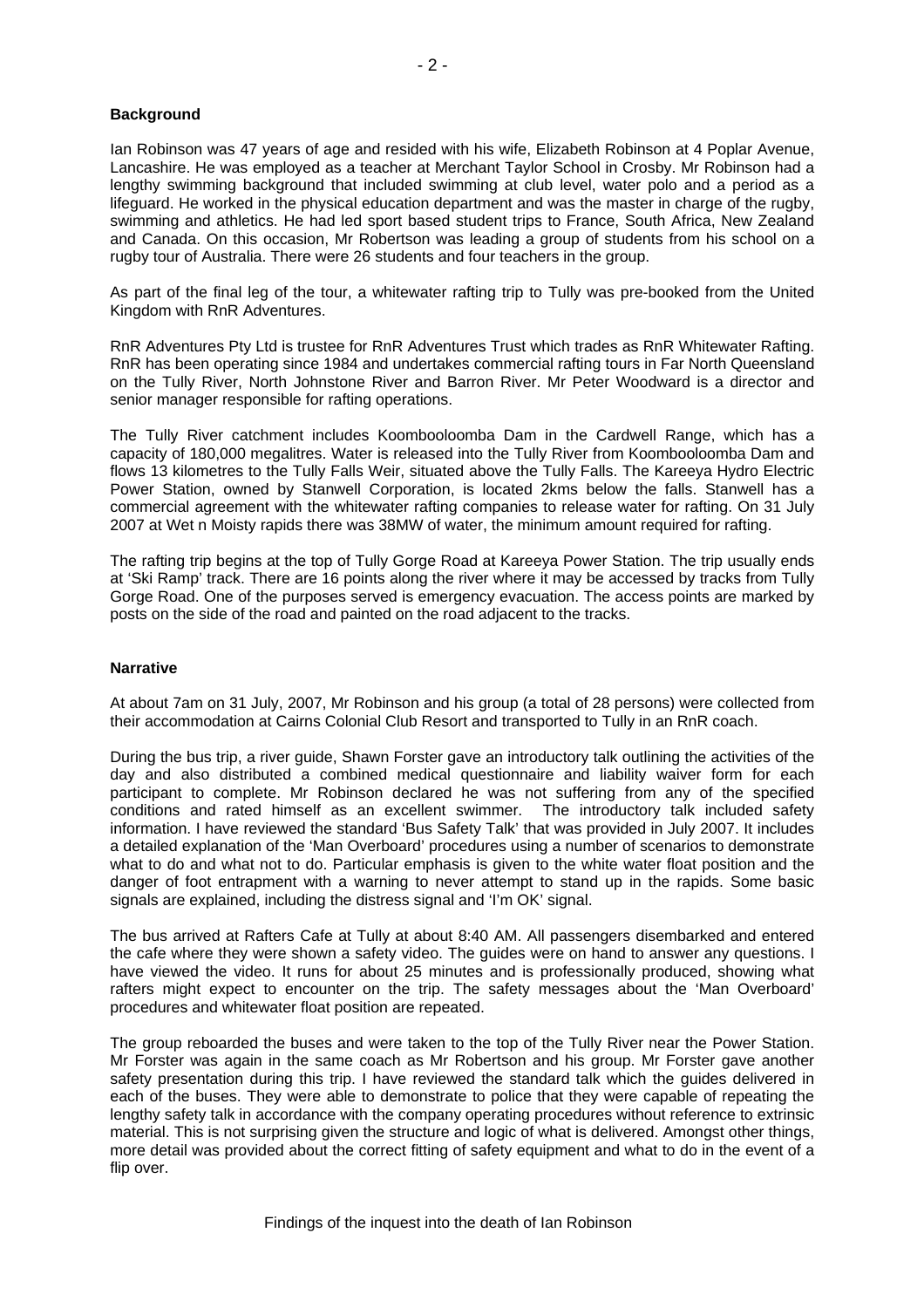The witness statements and oral evidence of the rafters accompanying Mr Robinson, demonstrate a similar recollection about safety talks. I have not gone into detail about content of the safety talks as it will become evident from the circumstances of the flip over involving Mr Robinson, it is very doubtful there was any opportunity for the rafters being flushed down the rapids to give much thought to their situation and the information provided in the talks. It is apparent from reviewing the video of their movement down the rapid that their body position was more a product of the forces exerted on it in the rapids rather than a conscious choice.

On disembarking, the rafters were provided with life jackets, helmets and paddles. The river guides moved amongst the rafters, assisting with the fitting of helmets and jackets as well as checking that rafters were wearing appropriate footwear. The trip leader, Reece Goldsmith checked that all the rafters were correctly outfitted. Mr Robinson's group headed down the access track to the river. This group was divided into four groups of seven. Mr Robinson and six others were assigned to the raft 'Enigma' and their assigned guide was Calum Abbott. In the group with Mr Robinson and Mr Abbott were Michael Slemen (teacher), John Benbow (teacher), Simon Parkes (student), Joseph Ward (student), James Edis (student) and Samuel Roby (student).

Mr Abbott instructed his group on matters of general safety, paddle strokes and basic commands. The crew of the Enigma then boarded the raft and spent a period practising in calm water at the top pool the skills necessary to negotiate the rapids.

There were a total of 14 rafts that started the trip downstream. This flotilla was later separated into two groups of seven with a gap of about 200 metres.

Prior to 'Wet n Moisty', the crew on 'Enigma' successfully rafted many rapids including some of the more challenging. There is no evidence to suggest that the crew were experiencing any difficulty in paddling or complying with the instructions of Mr Abbott.

On approach to 'Wet n Moisty', 'Enigma' was the first raft of the first group of seven rafts to arrive. Mr Abbott took up the position as safety cover at the top. When the other six rafts had rafted the rapids, Mr Abbott was relieved by the guide from the first boat of the second group of rafts, Ms Zoe Bartlett.

Attached A is a sketch plan of 'Wet n Moisty' that was prepared for the purpose of the inquest. It is important to appreciate that most of the area between the rocks along the 'preferred line' was fast moving and turbulent whitewater.

There were two cover safety positions on this rapid. The first was at the top of the rapids where river guide Ms Bartlett was located. The second was at the bottom of the rapids where river guide Mr Slee Larcombe was located. Towards the bottom of the rapids on river right was a spot known as Videographers Rock where river guide and photographer Ms Raana Settington and videographer Mr Stephen Campbell were positioned. Image and video was shot of rafts passing-by for later sale to rafters. The water drops about 5m over 30m through this rapid. To river left is a cliff that is difficult to access along the bank. To river right, there are large granite boulders.

On entry to the rapid, 'Enigma' made contact with two rocks, causing it to rotate 180 degrees and continue downstream but backwards. Contact with these rocks slowed its entry into the rapids and an eddy behind the second rock drew the raft slightly river left of the main flow. However, the raft continued with some force and speed. The raft made contact with a third rock protruding from the water, simultaneously lifting one side of the raft and forcing the crew to the opposite side. The combined effect of the lifting force and shifting weight of the crew caused the raft to a flip over. The rafters fell into the water and were quickly flushed downstream towards the bottom. The flip over was captured on video and played in court. On reviewing the video of the flip over, the time elapsed from flip over to the raft reaching the bottom of the rapids was about 20 seconds.

At the bottom of the rapid, Mr Abbott quickly mounted and stood on the upturned raft. He saw the four of his crew holding the raft or in its immediate vicinity. Mr Abbott quickly looked to Ms Settington who signalled to him that Mr Larcombe had recovered two crew at his cover position. Appreciating that one was missing, Mr Abbott jumped into the water to see if Mr Robinson was under the raft. He was not there. Mr Abbott flipped the raft right side up.

During the same period, Ms Bartlett, from the cover position at the top of the rapids, relayed to others the signal that there was a flip over, left the top cover position, retrieved her safety equipment from her raft and ran down the rocks river right to join Ms Settington and Mr Larcombe.

Findings of the inquest into the death of Ian Robinson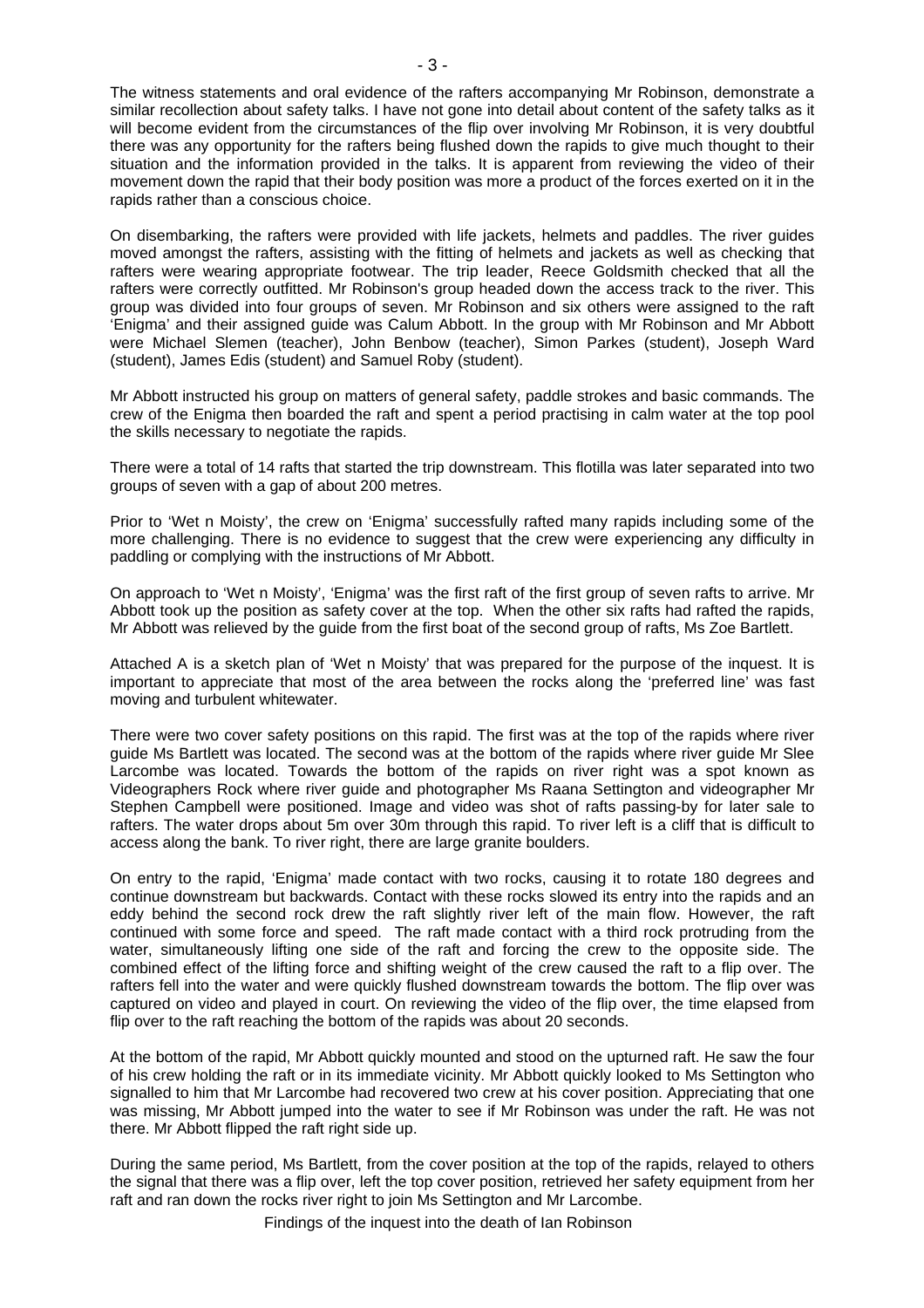Ms Settington, who had photographed 'Enigma' during the descent, quickly reviewed the images on the memory card to check on the number of rafters onboard. This only took a matter of seconds. She quickly realised that one person was missing and started to scan the rapids. She caught a glimpse of a hand at a location near the bottom of the rapids. Mr Campbell reported the same sighting. It was immediately apparent that one of the rafters was entrapped. Ms Settington reported the entrapment to Mr Larcombe and gave the emergency signal, three short whistle blasts, to alert the other guides.

Mr Larcombe attempted to swim the rapids to where the hand was seen. However, the rapids were too strong and took him downstream to the bottom pool. He directed his crew to get out of their raft and he started to prepare it for use as a rescue platform. On arrival at the scene of the entrapment, Ms Bartlett was told about the sighting and assisted Mr Larcombe to drag his raft upstream along the bank.

Four guides from the rafts that had already negotiated the rapids were on the beach about 100 metres downstream at 'Luchspot'. On hearing of the emergency, they raced upstream along a path adjacent to the river and joined efforts to secure the raft in place as a rescue platform.

Senior Guide Paul Eames responded to the emergency, running downstream to river right and entered the water. He swam to the general location of the sighting from upstream and managed to locate himself within an eddy. Using a paddle, he started probing the rocks below, feeling for Mr Robinson.

In a very short period, a matter of a couple of minutes, guides had established a rescue platform in place using a raft suspended in position between ropes held by guides on each side of the bank. After assisting the raft into location, Mr Eames jumped in, joining Mr Larcombe and Ms Bartlett in the raft.

Attachment A shows the location of the entrapment and position of the raft that was used as a rescue platform. One of the most senior guides on the river, Mr Mainfredi, arrived at the rescue scene. He anchored one of the lines from which the raft was suspended to the terrain, freeing the guides who were previously holding it. He shimmied along a line suspending the raft, joining Ms Bartlett, Mr Larcombe and Mr Eames in the raft. Prodding the bottom with their paddles, they attempted to feel for Mr Robinson.

Mr Eames located Mr Robinson but after entering the water and attempting to extricate him, he was flushed downstream. Mr Eames quickly returned to a position at the rear of the raft, joining another guide Mr Jolly in the water. Mr Robinson's arm was hauled out of the water and secured with a line. After about 5 or 6 heaves using the combined effort of the team, he was extricated and recovered to the raft. Ms Bartlett and Mr Mainfredi started CPR.

Simultaneously, the raft was swung like a pendulum and lowered downstream river right to the bank. Once on the bank, an oxy viva was brought to the scene and CPR was continued on firm ground.

Mr Goldsmith had telephoned the office of RnR to report the incident and initiate an emergency services response. A team of guides took turns in continuing CPR until ambulance officers arrived on scene.

The first 000 call was received at Cairns Communications Centre (Police) at 12.39pm from a Reservations Officer at RnR reporting an incident on the Tully River and requesting the water be shut off. The last of a series of calls was to QAS at 12.45. River Guide John McCrossin recalls looking at this watch when the guides began setting up the tether to secure the raft into position. It was 12.45pm. The still images captured by Ms Bartlett of the flip over are time stamped 12.26. The accuracy of this time stamp was not established.

An ambulance crew from Tully Station was tasked to attend the scene at 12.47pm and a police crew dispatched at 12.52pm. I note RnR initially made inquiries about the availability of the Emergency Services helicopter but it was on another mission north of Cairns and not available. The ambulance crew arrived on scene at 1.51pm. The scene was not readily accessible. The attending paramedics took over CPR and with the benefit of a defibrillator, determined that any further effort would be futile. Mr Robinson was pronounced deceased at about 2.04pm.

Police officers and Workplace Health and Safety inspectors attended the scene and conducted a joint investigation into the circumstances of the death. I am assisted in my findings by a report from each organisation.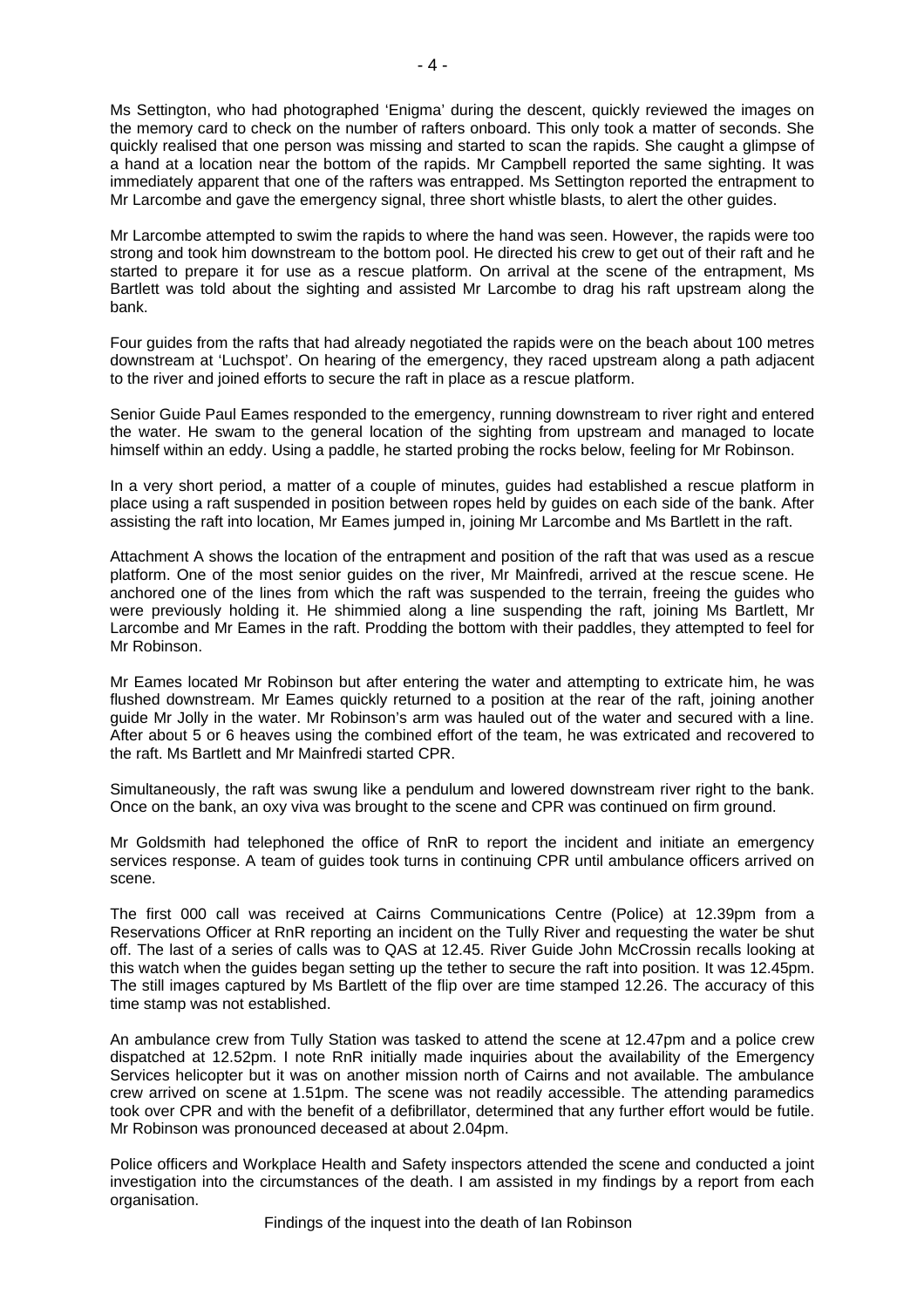On 1 August 2007 Dr Simon Birchley, Government Medical Officer, conducted an autopsy and concluded that Mr Robinson died due to drowning. His findings included fractured ribs as well as bruising and abrasions to the lateral aspect of the right ankle consistent with entrapment between rocks.

I have carefully reviewed the findings and opinions of Dr Birchley. His findings are entirely consistent with foot entrapment and efforts to revive Mr Robinson. I accept his conclusion as to the cause of death of Mr Robinson.

# **Required Findings:**

S.45 of the Coroners Act 2003 requires me to make findings at the conclusion of the investigation about the following matters:

(a) who the deceased person is;

(b) how the person died;

(c) when the person died;

(d) where the person died; and

(e) what caused the person to die.

While the evidence is sufficient to enable me to make findings about each of these matters, the matter as to 'how' Mr Robinson died requires further consideration in the context of the operator's management of the risk of entrapment.

# **My Approach to Reviewing Management of the Risk of Entrapment**

I have already handed down my findings in the matter of an inquest into the death of Natasha Charlesworth who died on 7 October 2007 after prolonged immersion following a rafting incident on the Tully River on 6 October 2007. I propose to take the same approach to this issue.

Leg entrapment is a well recognised hazard to which all participants are exposed during the course of whitewater rafting on the Tully River. There have been a number of entrapment fatalities on the Tully River before and after this incident.

There are two requirements for an entrapment.

Firstly, a flip over or other event that puts a rafter in the water while descending rapids. There are a number of considerations relevant to the prospect of a flip over; including

- The physical setting and dynamics of the rapids;
- The degree of quidance given by the operator as to the safest manner of rafting the rapid:
- The competency of the guide in navigating the rapid;
- The suitability and serviceability of the raft;
- The competency of the crew.

Secondly, the rafter must be exposed to potential entrapment points before recovery. There are a number of considerations relevant to this aspect, including:

- The physical setting and dynamics of the rapids;
- The number and degree of dispersal of rafters in the water across that setting;
- The existence of known or likely entrapment hazards;
- The prospect of rafters passing near to known or likely entrapment hazards from the point of flip over and before recovery;
- The number and strategic location of guides (cover positions) able to immediately assist in recovering the rafters.

There are opportunities for risk controls to intervene and influence some of these variables. For example, a reduction in the prospect of a flip over will reduce the risk of entrapment. Earlier recovery of a rafter from rapids before passing over known or likely entrapment hazards will reduce a rafter's exposure to entrapment.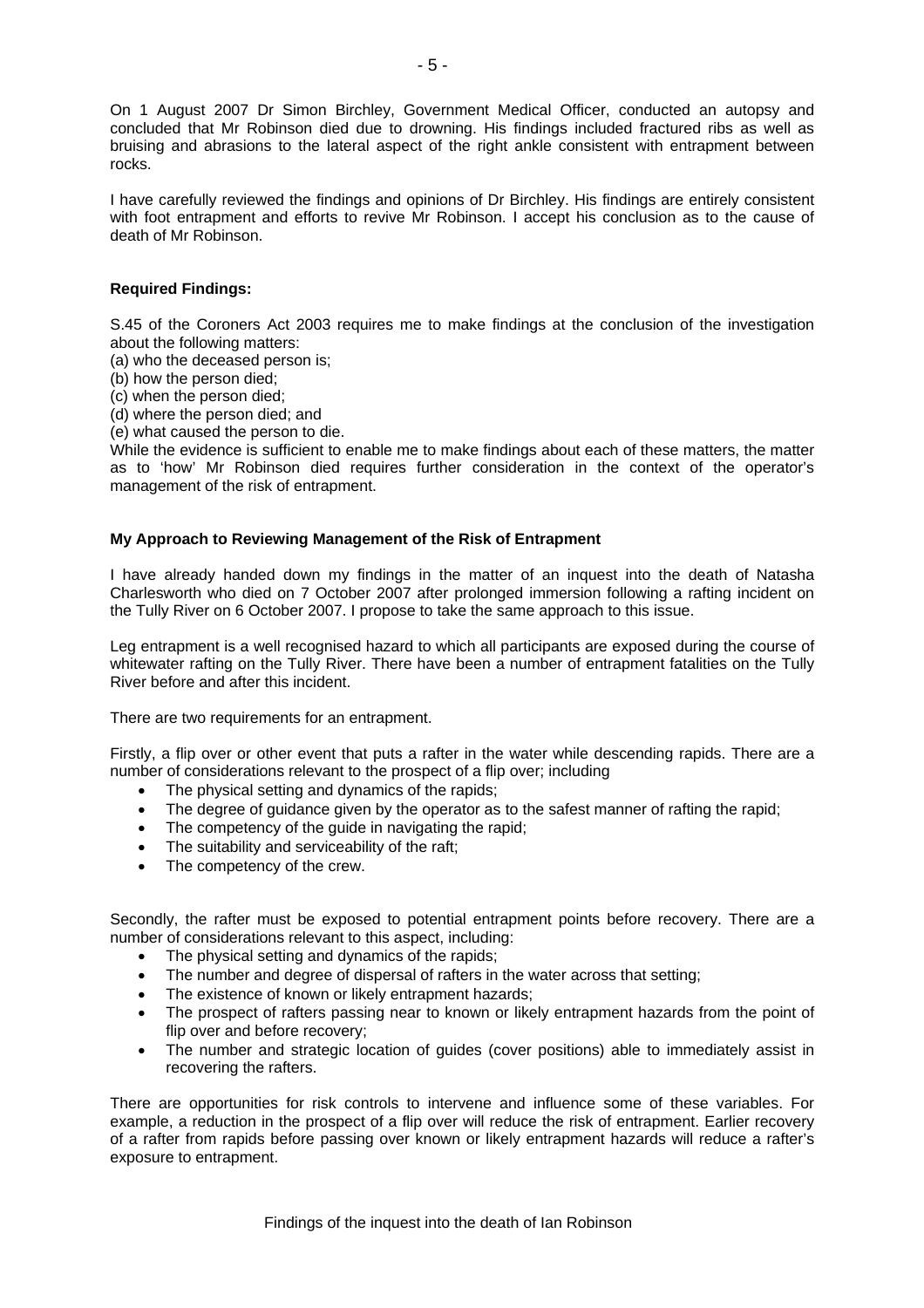Of the specific considerations listed above, there are only a few which an operator may influence with a view to reducing the risk of entrapment. They are:

- 1. Suitability and serviceability of the raft (which may influence the prospect of flip over);
- 2. Suitability and serviceability of the PFD (which may influence the prospect of immersion and entrapment);
- 3. Use of the whitewater float position (which may influence the proximity of lower limbs to entrapment points);
- 4. Competency of the crew to raft the rapid (which may influence the prospect of flip over);
- 5. Operator guidance as to safest manner of rafting the rapid (which may influence the prospect of flip over as well as prospect of entrapment depending on the location of entrapment points);
- 6. Competency of the guide in the manner of rafting the rapid (which may influence the prospect of flip over);
- 7. The system of cover provided at the rapid (which may influence the prospect of entrapment).

I will address points one to four separately.

Although the operator must accept the physical setting and hydrology of a particular set of rapids, a careful risk assessment should inform and underpin the safest manner of rafting a set of rapids and the placement of cover. The guides are then trained to follow the procedures that are developed from this process, supplementing them with their individual skill and judgement where necessary. Therefore, points 5, 6 and 7 will be addressed together under the heading Operator Guidance.

In the event that a rafter becomes entrapped, the goal becomes one of minimising harm.

It seems to me there are a number of components to harm minimisation. The first is recognition that the person is missing. The second is implementation of an effective search strategy. The third is the use of effective extrication techniques. The fourth is a capacity for immediate resuscitation and advanced medical assistance. Finally, there is medical evacuation to a hospital.

I address the matters relevant to harm minimisation now.

Mr Robinson was detected missing within about thirty seconds. Within another relatively short period, his likely location was identified when his hand was momentarily seen. There is no basis for any criticism of the search strategy used to find his final location. When located, the efforts of the guides in extricating Mr Robinson demonstrated great skill and team work. The immediate resuscitation efforts and continuation of those efforts until QAS arrived on scene again demonstrated a high level of proficiency and team work.

*Therefore, I find that the response of the guides to the entrapment of Mr Robinson in locating, extricating and administering first aid was reasonable and of a high standard.* 

# **Consideration of the Risk Controls Relevant to Entrapment**

# The Raft

The raft Enigma was a model 'Dolphin' raft manufactured in hypalon (a synthetic rubber) by Hojo Rubber. It was designed as a 10 person raft, measuring 4.4m long and 2m wide. The raft was inspected by police and appeared in good condition with no puncture marks or any apparent defects. The raft appeared to comply with the relevant Australian Standards. RnR was able to produce reasonably detailed maintenance records showing what work was done to it.

*I find that the design and serviceability of the raft was adequate and did not contribute to the incident.* 

# Competency of the Guide

Mr Calum Abbott was 26 years of age and had 5 years rafting experience. His initial training was with RnR in 2002. He held formal qualifications as a Senior Guide Level 4/5, Swiftwater Rescue Technician 1 and a current Senior First Aid Certificate. Mr Abbott had completed over 200 trips on the Tully River between February 2006 and July 2007.

Mr Abbott had participated in company training days in the preceding 12 months.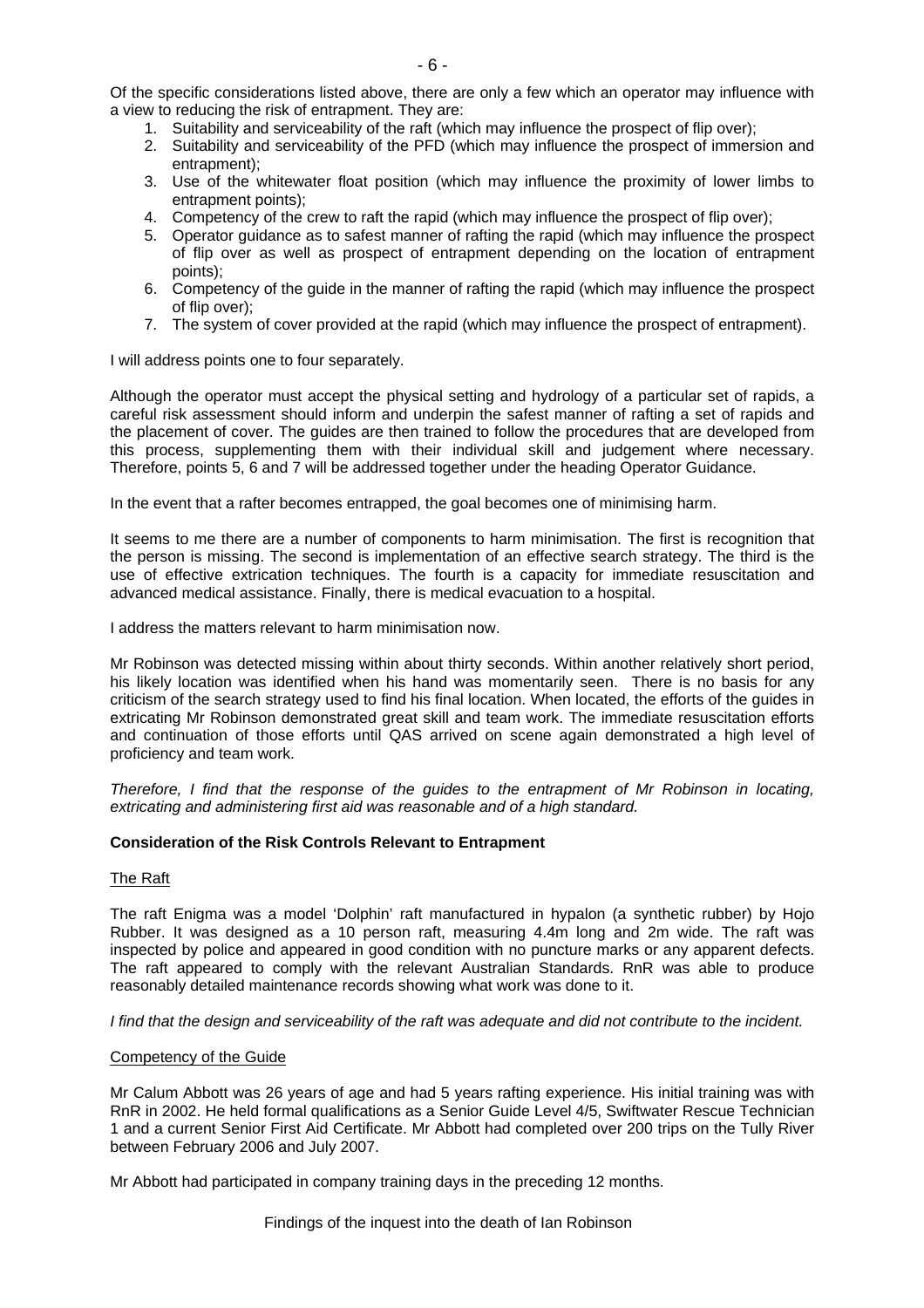During evidence, there was no criticism of the way Mr Abbott controlled the entry of the raft into Wet n Moisty, notwithstanding the fact that it made contact with the rocks on entry which contributed to its movement river left and heavy contact with the rock that caused the flip over.

Another river guide had a similar experience on entering that rapid on the day. The raft guided by Mr Stuart Dearlove contacted a rock on entry and turned backwards. However, he was able to return his raft to the bow forward position as well as avoid the rock that flipped Enigma. No inference should be drawn about the comparative skill of the guides from this fact. It was clear from the evidence of guides during the hearing that there are a great many variables involved and the situations faced by each guide were different.

There was no evidence to suggest poor control of the raft on the part of Mr Abbott.

*I find that he was appropriately qualified and experienced to guide Enigma.* 

# Competency of the Crew

A relevant consideration is the competency of the crew in paddling the raft and responding to the commands of Mr Abbott. I can conceive of situations where crew may not respond appropriately to commands of the guide and contribute to a flip over. There is no evidence to suggest that the crew contributed to the manner of entry and contact with the rocks. Further, the evidence of those on board Enigma and the guides on other rafts in its immediate vicinity support the view that the crew performed well together. I also had the opportunity to review still images and video leading up to the flip over. Again, the crew did not appear to be experiencing any difficulty prior to the flip over. Therefore, it is unnecessary for me to consider the adequacy of the instruction provided earlier in the day. It appeared to demonstrably serve its purpose.

*I* find that the competency of the crew did not contribute to the raft contacting the rocks on entry to the *rapid and the following flip over.* 

#### Personal Floatation Device

The safety vest that Mr Robinson wore was manufactured in March 2006 and was an R 110 L - XL model Personal Floatation Device (PFD). It was yellow in colour and had three horizontal straps (blue in colour) which buckle at the front via a latch clip. The vest is secured by a zip and buckles which allow for all sizes via adjustment of the horizontal straps. It had a label describing the vest as suitable for persons of body mass 60kg above. It also featured an Australian Standard AS1512 label inside. The PFD was in good condition with no signs of damage. It also appeared to be acceptable for use in whitewater rafting. Although the police report considered a number of possibilities to enhance the safety of the PFD such as leg straps, such matters require technical expertise and consideration beyond that available to me.

*I find that the PFD that Mr Robinson wore was of an appropriate design, in good serviceable condition and correctly fitted.* 

#### White Water Float Position

During the safety talks and instructional sessions on the river, the rafters were explained and demonstrated the white water float position. The rafters also practised the position in the river. On reviewing the video showing the rafters from Enigma being washed down the rapids, there was little opportunity to adopt the white water float position. They were essentially pushed about by the forces of the whitewater, remaining mostly on the surface due to the buoyancy offered by the PFD's.

*I find that although the rafters were adequately instructed in the use of the white water float position, the force of the whitewater afforded very limited opportunity to adopt that position.* 

#### Operator Guidance – Manner of Rafting Wet n Moisty and Providing Cover

Findings of the inquest into the death of Ian Robinson The Operational Procedures do not provide any guidance as to the safest manner of rafting Wet n Moisty. R n R relies on the requirement that a guide hold formal qualifications at a level sufficient to guide on the Tully River as well as its induction/familiarisation program as the means by which Senior Guides impart essential knowledge about the safest routes through rapids and the underlying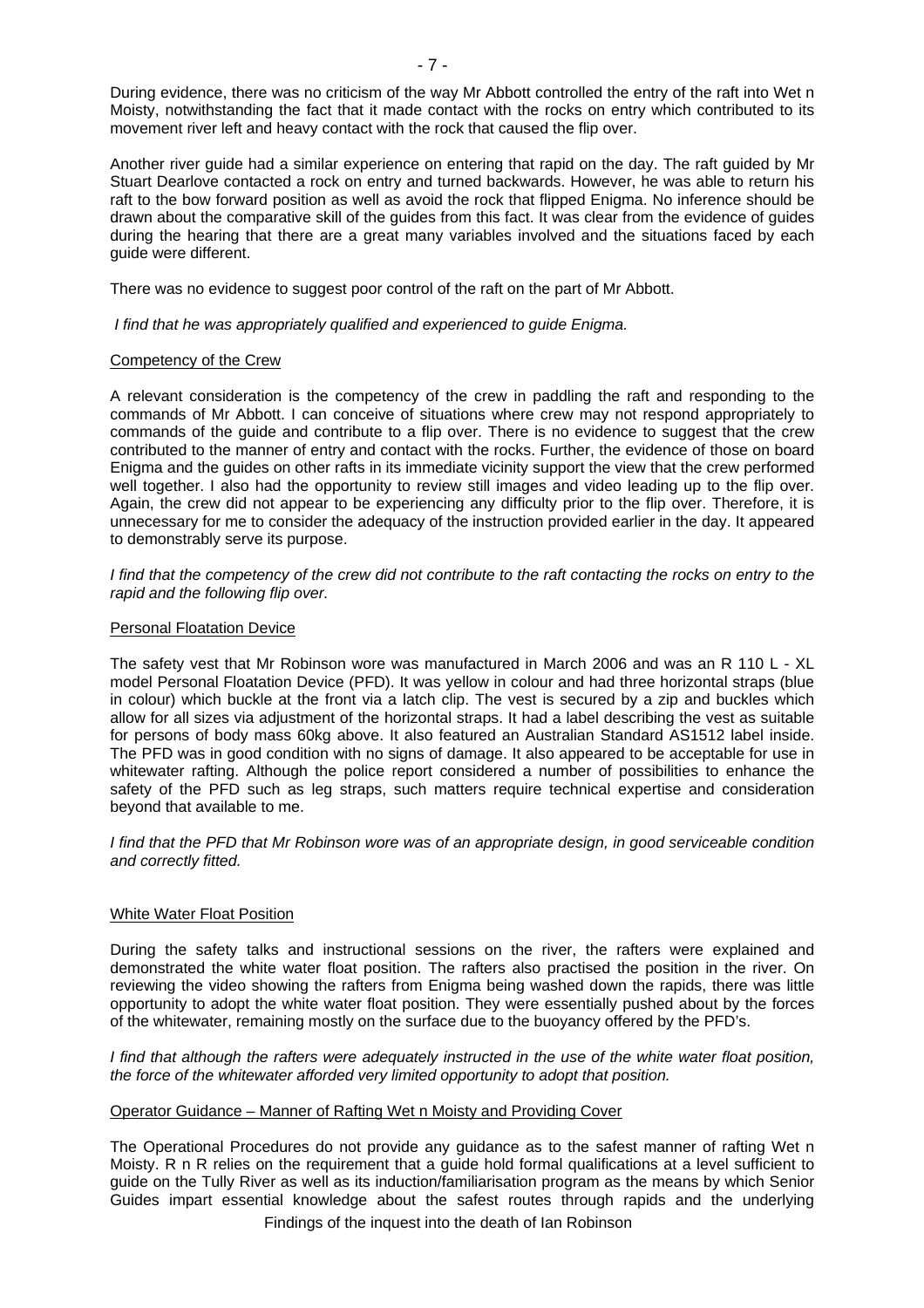reasoning. The same induction program is used to impart knowledge about the cover system at each set of rapids. The Operational Procedures do provide guidance about where and when particular cover locations are to be used (extracted below). The December 2008 version of the Operational Procedures applicable to this rapid is expressed in similar terms.

# **WET AND MOISTY**

# At all water levels:

- Boat 1 To eddy out above rapid at 'Table Rock' and act as cover and traffic director. DO NOT USE THIS BOAT AS A ROCK TO RUN INTO AND STOP. OBSERVE RIVER ETIQUETTE.
- Boat 2 Runs rapid and eddies out river right at bottom to cover. This quide must be out of their boat standing on or near photographers rock, safety rope in hand.

Whatever the formal qualifications and experience of guides starting with RnR, an induction program must be completed. This involves a number of trips down the Tully River until they are assessed by a Senior Guide as competent. The induction process contemplates about two weeks experience or 15 trips (longer if needed) before an inductee might be considered ready for a 'shotgun' test where the inductee takes full responsibility for a raft and is assessed under the critical eye of a Senior Guide.

There is a checklist of criteria against which the guide is assessed. The checklist is contained in a document described as River Guide Assessment. The criteria are expressed in general terms. For example, under the heading 'River Skills/Knowledge' appears criteria like 'Guiding skills', 'Recognition of hazards associated with this river', 'Crew control' and 'Flip and recovery'. The criteria do not descend into any greater detail.

Essentially, the new guide must meet the subjective standards of a senior guide before qualifying to guide on the Tully.

# **Ultimate Findings**

- 1. Ian Robinson died on 31 July 2007 at Wet n Moisty rapids on the Tully River due to drowning. He was participating in a white water rafting trip with RnR Adventures. While the raft was descending Wet n Moisty, it struck a rock and flipped. Mr Robinson was washed downstream and became entrapped underwater. After a prolonged period of immersion, he was extricated and advance first aid measures started. Paramedics attended the scene and pronounced Mr Robinson deceased.
- 2. The response of the guides in locating, extricating and administering first aid to Mr Robinson, was reasonable and of a high standard.
- 3. The design and serviceability of the raft was adequate and did not contribute to the incident.
- 4. The proficiency of the other rafters did not contribute to the raft contacting the rocks on entry to the rapid or the flip over.
- 5. Mr Abbott was appropriately qualified and experienced to guide Enigma.
- 6. The PFD that Mr Robinson wore was of an appropriate design, in good serviceable condition and correctly fitted.

# **Preventative Recommendations**

Section 46 (2) of the Coroners Act empowers a Coroner, whenever appropriate, to comment on any thing connected with a death investigated at an inquest that relates to public health and safety as well as ways to prevent death from happening in similar circumstances in the future.

My following comments and observations of an introductory and conceptual nature are similar to those made in the matter of an inquest into the death of Natasha Charlesworth.

Before offering my comments, there are a number of important matters that must be acknowledged.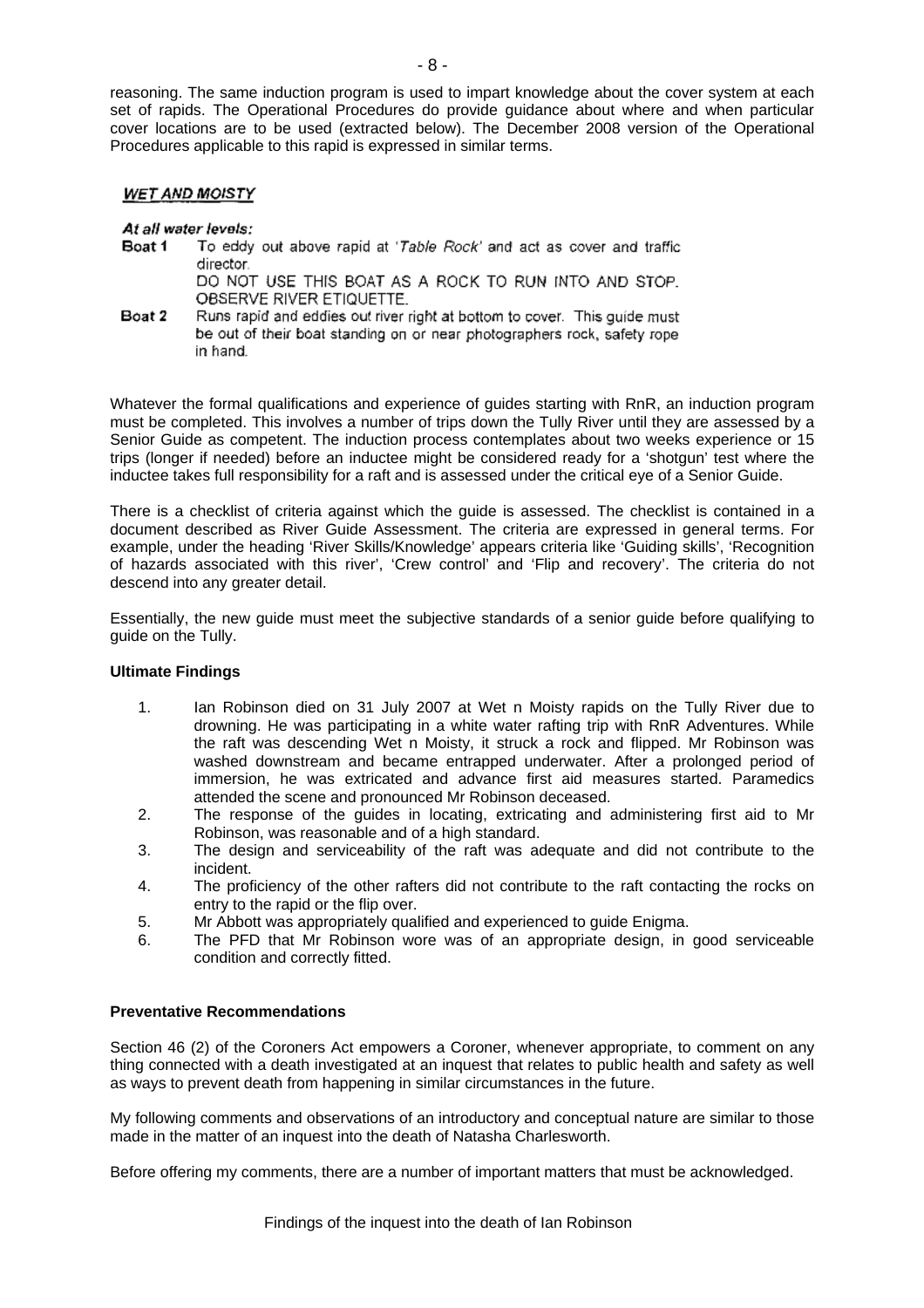Firstly, every participant in white water rafting is interested in the thrill of rafting. That thrill comes from the perception of risk. The challenge for adventure tourism operators is to maximise the *perception* of risk within the boundaries of what most tourists are willing to take while minimising the *actual* risk.

Secondly, the whitewater rafting started as a recreational pursuit and has developed into a major commercial venture. Its collective approach to the management of safety has progressed markedly over that period. Some of the early participants are now Senior Guides with over 20 years experience. They are highly skilled and have a wealth of experience on this and other rivers. Most appear to have travelled with their career in pursuit of experience.

Thirdly, the operators and guides are dealing with the vagaries of nature that is susceptible to change without much notice and this presents a challenge to planning.

In light of these matters, my comments are based on opportunities for improvement and should not be interpreted as deficiencies in the operator's management of safety.

I return to the three of the considerations listed earlier as opportunities for intervention and risk control available to an operator, namely:

- Operator guidance as to safest manner of rafting the rapid, which may influence the prospect of flip over as well as prospect of entrapment depending on the location of entrapment points;
- Competency of the guide in the manner of rafting the rapid, which may influence the prospect of flip over:
- The system of cover provided at the rapid which may influence the prospect of entrapment.

I also return to my observation that a careful risk assessment should inform and underpin the safest manner of rafting a set of rapids and the placement of cover. I then noted that guides can be trained to follow the procedures that are developed from that process, supplemented by individual skill and judgement of guides where departure might be necessary.

I am of the view that there exists an opportunity to apply a formal and documented risk management approach to rafting of specific rapids. This is best illustrated by a conceptual outline of a process that might be used and refined by an operator with contributions from senior guides.

The first stage is the process of hazard identification which should identify all potential sieves and like dangers to rafters. Unlike other rivers, the guides on the Tully River have the opportunity to walk and survey the river when the water is shut off after rafting operations are concluded for the day. A number of guides gave evidence about how advantageous a walk through was in identifying hazardous locations that they would endeavour to avoid when rafting. The hazard identification and relevant hydrology should be documented by way of mapping with explanatory notes to assist in training guides and demonstrating the application of the following steps.

The second stage is considering the potential locations for flip overs and the prospect of flip over at those locations. It would be relatively easy to capture data about each of these aspects. There is probably a reasonably good body of information based on the experience of the senior guides about flip over locations and rates.

The third stage is the likely path of the rafters in the event of a flip over at a particular location and the prospect of them passing near entrapment points.

The fourth stage is to consider the opportunity to place cover at locations that might mitigate the prospect of rafters passing near entrapment points. If a particular location is notorious for dislodging a rafter or two during a rough section of rapids and a single cover might be able to retrieve them before they likely pass known entrapment points, the level of risk will be substantially mitigated, perhaps to an acceptable level.

Findings of the inquest into the death of Ian Robinson The fifth stage is to consider, in the absence of adequate cover (i.e. mitigation of risk to a definable and acceptable level), alternative strategies that might achieve the same outcome. For example, guide and crew competency might play a greater role. If there are rapids where the opportunity for cover to retrieve rafters before they pass entrapment points is limited due to the terrain (for example, Wet n Moisty), a higher level of skill and knowledge might be required of the guide. This feeds back into the induction/familiarisation program. Such rapids are earmarked as requiring a higher level of technical proficiency. The particular skills required can be identified and the inductee assessed against those skills and the level of proficiency attainted. Further, crew competency should be taken into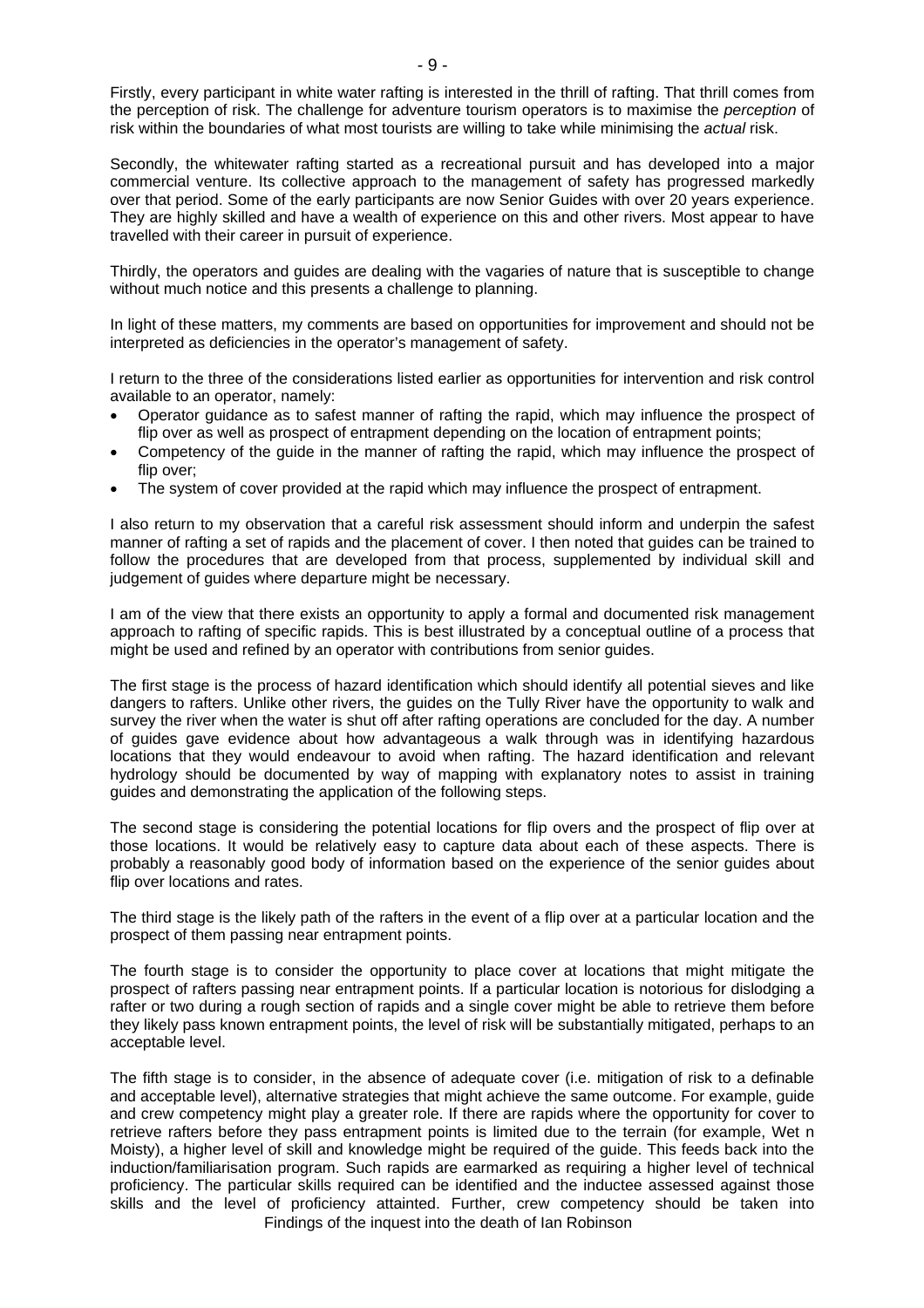the crew, failure of the crew to achieve that level may result in the crew portaging that set of rapids.

The outcome of this process should be a map showing:

- preferred paths through the rapids that minimise the risk of flip over's or persons overboard;
- locations where there exists a risk of flip over and accompanying notes setting out strategies for mitigating that possibility;
- the likely paths of rafters in the event of flip over;
- the location of known entrapment points;
- the locations of cover positions;
- accompanying notes that discuss alternative strategies for mitigating risk to an acceptable level and identifying factors such as poor crew work that might heighten risk beyond an acceptable level.

How might this process reduce the risk of entrapment in similar situations to that involving Mr Robinson?

There is no evidence before me as to whether or not Wet n Moisty was formally assessed by RnR for potential entrapment points. Although witnesses report that there are entrapment points throughout the river, it was conceded that some places are more notorious. Clearly, this incident has demonstrated that entrapment points existed at the bottom of Wet n Moisty. Are there other entrapment points?

I have no doubt that guides all have varying degrees of capability in identifying hazards on the river and taking steps to mitigate that risk. However, it should not be a matter of individual experience or encounter.

There is no evidence to demonstrate how the location of the cover positions at Wet n Moisty was determined. Again, I have no doubt that very senior and experienced guides decided on their locations, possibly a number of years ago. However, the factors taken into consideration are not documented or readily apparent.

A proactive consideration of the basic risk management process to Wet n Moisty might result in the following conclusions:

- There exist entrapment points at the bottom of Wet n Moisty.
- There are only two cover positions possible due to the nature of the terrain, one cover at the top and one cover at the bottom.
- There is a risk of a contact with the rocks on entry to the rapid. If caught in the eddy and carried river left, significant contact and flip over is possible with another rock. Deviation from midstream seems to result in a significant escalation of the risk of flip over. There are more rocks to make contact with.
- In the event of a flip over, the only cover position to retrieve a rafter is at the bottom and only after the rafter has passed over the entrapment points.
- The nature of the rapids is such that a PFD and the white water float position will not sufficiently mitigate the prospect of entrapment of themselves.
- The only risk control left is reduction of the risk of flip over with greater guidance from the operator about how to raft the rapids (drawing on the collective wisdom or corporate knowledge of its senior guides) and greater technical competency of the guide in following and supplementing that guidance.
- Crew competency may heighten or reduce the risk of flip over and depending on how marginal the level of risk is on the day, the individual guide will have to make this judgement.

At the moment, this approach is not reflected in the operational documents. There is no way of knowing, in the absence of documented procedures of the type that I am suggesting, whether the criticality of the guides entry to Wet n Moisty was fully appreciated for its potential to influence the risk of entrapment. The capture and documentation of this information using the concept outlined above can then form the basis of training programs and periodic performance reviews of the competency of guides. It also creates a documented base level of understanding which can be reviewed and modified in light of new experiences. Basic internal investigation of flip over's as a 'non- conformity' within the system would present the opportunity to extract lessons to be learnt and facilitate a review of the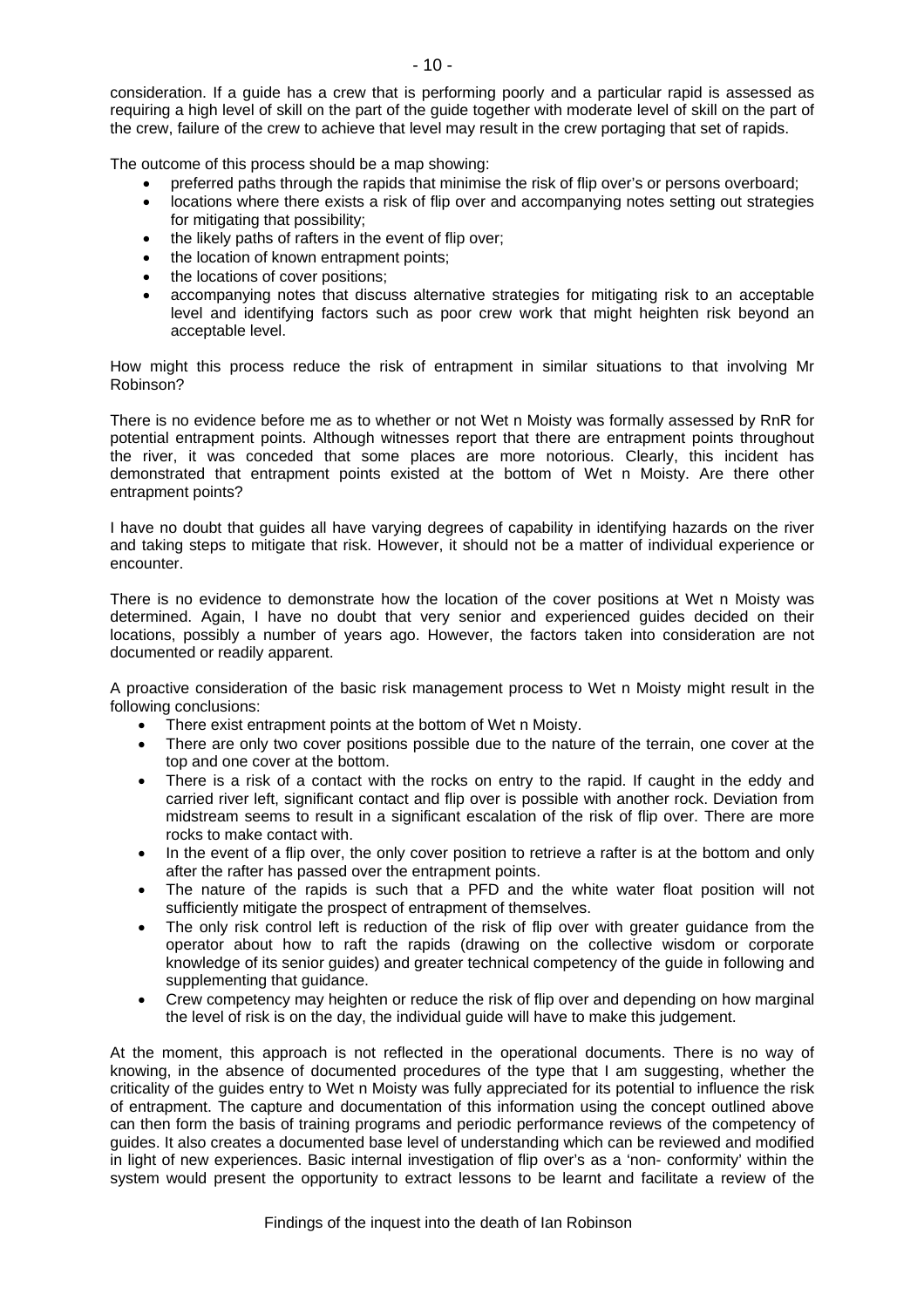documented procedures, challenging or confirming their merits. Periodic auditing would also be facilitated by documented standards.

The present approach of minimal operator guidance places a heavy reliance on the judgement of the individual guides and misses the opportunity to cumulatively capture and build a body of corporate technical knowledge. The industry has grown sufficiently, whatever the economic climate, to develop and implement a more mature and systemic approach to safety risk management.

My recommendations for improvement are conceptual only. To progress them, commercial operators like RnR where most of the expertise rests, will need the assistance of persons with structural and process expertise in safety risk management to facilitate the development of safe operating procedures. With time, the senior guides will gain the necessary expertise and continue the development process.

*I recommend that RnR review its operational procedures by conducting formal risk assessments of each set of rapids, identifying all hazards, selecting control measures appropriate to the unique attributes of each set of rapids that mitigates the risk to a defined acceptable level, and then periodically reviewing the control measures for their effectiveness. The hazards, risks and workings of the control measures should be shown as an overlay on current maps of the rapids. Explanatory notes about relevant strategies should accompany the maps. Safety critical strategies should be highlighted. These documented procedures should be incorporated into training and auditing programs.* 

This is the third inquest in a series of four inquests dealing with five deaths (two deaths occurred in the same rafting incident) during whitewater rafting in North Queensland. I directed that the hearings proceed separately for the purpose of determining the circumstances of each incident and the operator's management of the risk of entrapment. I directed that a joint hearing be convened on conclusion of the separate hearings to address the common issue of adequacy of current standards and regulations.

Therefore, in this matter, I defer considering recommendations relating to the adequacy of current standards and regulations of the whitewater rafting industry pending delivery of findings from the other hearings and the convening of the joint hearing.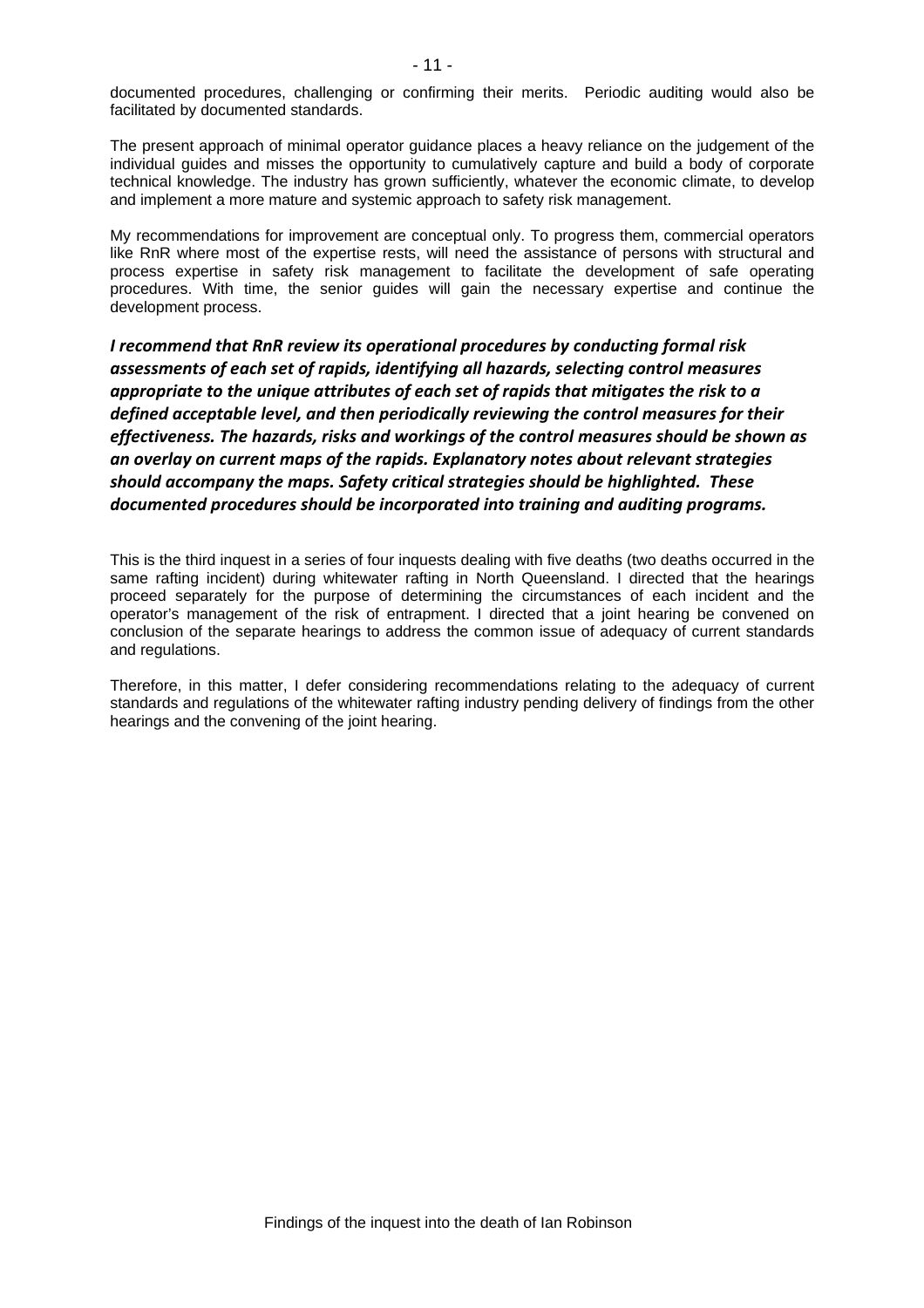**Attachment A** 



Findings of the inquest into the death of Ian Robinson